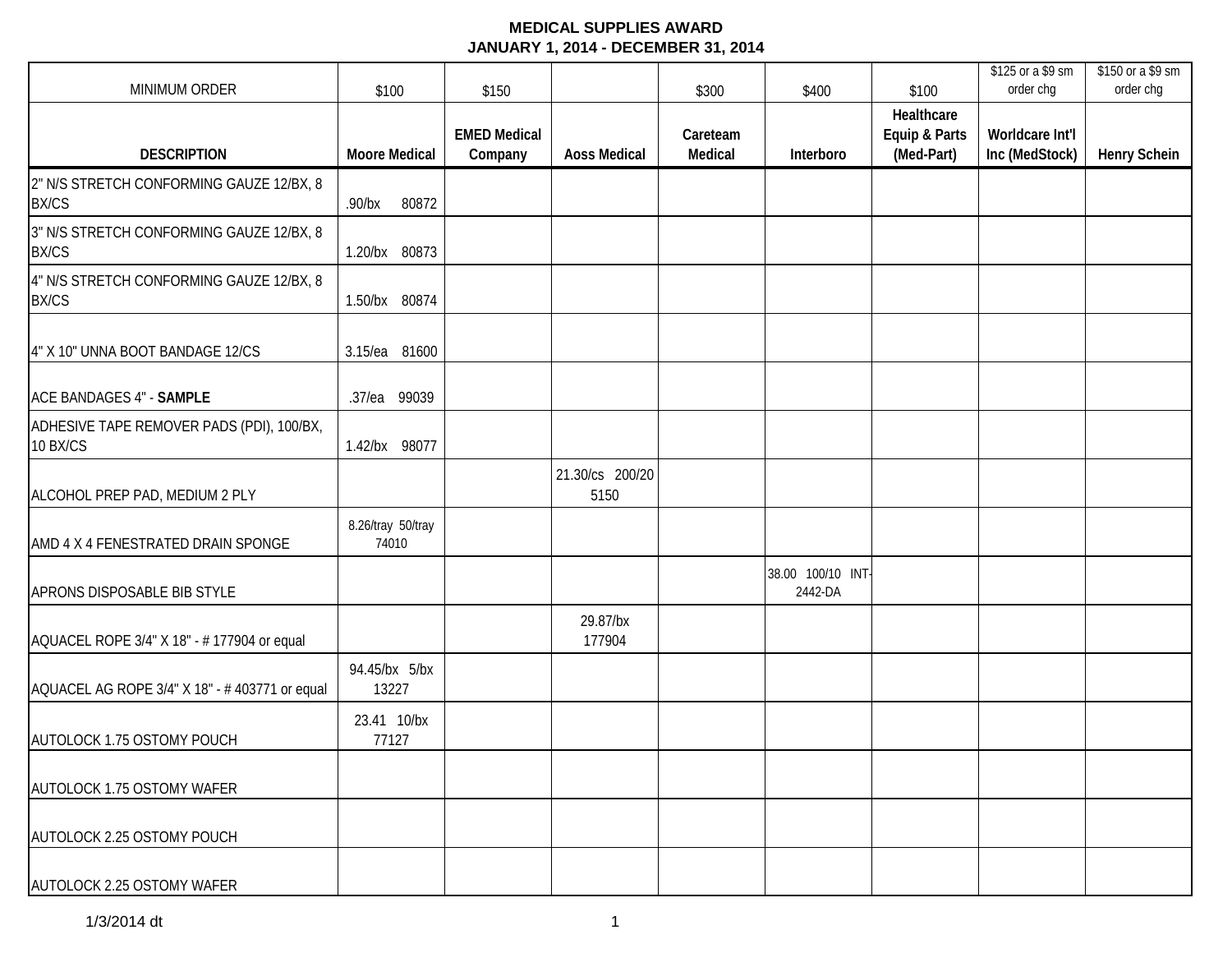|                                                               |                                | <b>EMED Medical</b> |                                | Careteam |           | Healthcare<br>Equip & Parts | Worldcare Int'l |                                       |
|---------------------------------------------------------------|--------------------------------|---------------------|--------------------------------|----------|-----------|-----------------------------|-----------------|---------------------------------------|
| <b>DESCRIPTION</b>                                            | <b>Moore Medical</b>           | Company             | <b>Aoss Medical</b>            | Medical  | Interboro | (Med-Part)                  | Inc (MedStock)  | <b>Henry Schein</b>                   |
| FABRIC BANDAIDS 3/4" X 3"                                     |                                |                     |                                |          |           |                             |                 | 1.18 100/bx<br>112-6133               |
| BETADINE SOLUTION 4 OZ                                        | 89390<br>$1.64$ /ea            |                     |                                |          |           |                             |                 |                                       |
| CASTILE SOAP TOWELETTES 5" X 9"                               | 1.75/bx 100/bx<br>96645        |                     |                                |          |           |                             |                 |                                       |
| CHUX 17" X 24"                                                |                                |                     |                                |          |           |                             |                 | 300/cs<br>14.11<br>112-5633           |
| COBAN, SELF-ADHERENT BANDAGE, 3" X 5YDS,<br><b>TAN, 24/CS</b> | 37.83/cs 83091<br>CoFlex       |                     |                                |          |           |                             |                 |                                       |
| COBAN, SELF-ADHERENT BANDAGE, 4" X 5YDS,<br><b>TAN, 24/CS</b> | 35.02/cs 18/cs<br>83092 CoFlex |                     |                                |          |           |                             |                 |                                       |
| COHESIVE SEALS - EAKIN # 839002 or equal                      | 85.03/bx 20/bx<br>13595        |                     |                                |          |           |                             |                 |                                       |
| COMBINE PADS 5 X 9, STERILE 20/BX, 20 BX/CS                   | 1.90/bx 25/bx/<br>16/cs 13876  |                     |                                |          |           |                             |                 |                                       |
| MALE EXTERNAL CATHETER                                        |                                |                     | 71.69/cs 144/cs<br>8884730200  |          |           |                             |                 |                                       |
| DIGITAL ORAL THERMOMETER                                      | 2.26/ea 72746                  |                     |                                |          |           |                             |                 |                                       |
| DIGITAL ORAL THERMOMETER SHEATHS, 100/BX<br><b>50 BX/CS</b>   | 1.58/bx 633.47                 |                     |                                |          |           |                             |                 |                                       |
| DISPATCH HOSPITAL CLEANER                                     |                                |                     | 69.95/cs 8/cs<br>22oz CL068967 |          |           |                             |                 |                                       |
| 36" DISPOSABLE INFANT TAPE MEASURE<br>1000/BX                 | 23.15 57287                    |                     |                                |          |           |                             |                 |                                       |
| DISPOSABLE BLOOD PRESSURE CUFF &<br>SPHYGMOMANOMETER KIT      | 9.62 99348                     |                     |                                |          |           |                             |                 | 72.86/ea 109-3039<br>(w 5 cuffs/blue) |
| DISPOSABLE STETHESCOPES                                       | 11.63/bx 10/bx<br>66266        |                     |                                |          |           |                             |                 |                                       |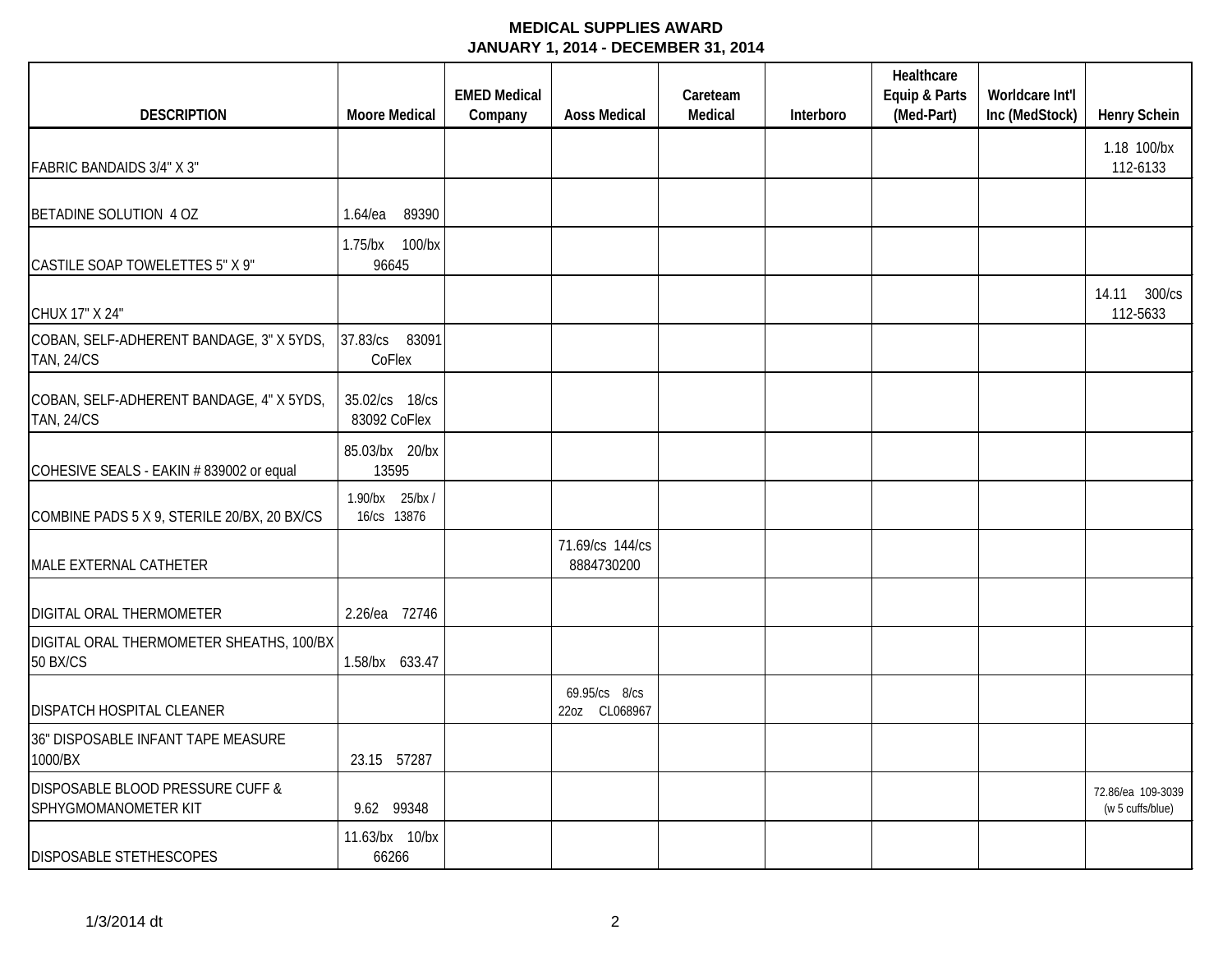| <b>DESCRIPTION</b>                                       | <b>Moore Medical</b> | <b>EMED Medical</b><br>Company | <b>Aoss Medical</b>         | Careteam<br>Medical            | Interboro | Healthcare<br>Equip & Parts<br>(Med-Part) | Worldcare Int'l<br>Inc (MedStock) | <b>Henry Schein</b> |
|----------------------------------------------------------|----------------------|--------------------------------|-----------------------------|--------------------------------|-----------|-------------------------------------------|-----------------------------------|---------------------|
| DUO DERM CGF 4 X 4 HYDROCOLLOID<br><b>DRESSINGS 5/BX</b> |                      |                                |                             | 20.10 10/bx<br><b>NM1010HC</b> |           |                                           |                                   |                     |
| DUO DERM X-THIN 4 X 4 HYDROCOLLOID<br>DRESSINGS 10/BX    |                      |                                |                             | 14.00 10/bx<br>NM1010HCT       |           |                                           |                                   |                     |
| <b>EAR LOOP FACE MASK</b>                                |                      |                                | 2.08/bx 50/bx<br>D105       |                                |           |                                           |                                   |                     |
| ALL SILICONE 14FR 5CC FOLEY CATHETER 10/BX               |                      |                                | 55.38/bx 10/bx<br>170605140 |                                |           |                                           |                                   |                     |
| ALL SILICONE 14FR 30CC FOLEY CATHETER<br>10/BX           | 83344<br>$.84$ /ea   |                                |                             |                                |           |                                           |                                   |                     |
| ALL SILICONE 16FR 5CC FOLEY CATHETER 10/BX               |                      |                                | 55.38/bx 10/bx<br>170605160 |                                |           |                                           |                                   |                     |
| ALL SILICONE 16FR 30CC FOLEY CATHETER<br>10/BX           |                      |                                | 55.38/bx 10/bx<br>170630160 |                                |           |                                           |                                   |                     |
| ALL SILICONE 18FR 5CC FOLEY CATHETER 10/BX               |                      |                                | 55.38/bx 10/bx<br>170605180 |                                |           |                                           |                                   |                     |
| ALL SILICONE 18FR 30CC FOLEY CATHETER<br>10/BX           |                      |                                | 55.38/bx 10/bx<br>170630180 |                                |           |                                           |                                   |                     |
| ALL SILICONE 20FR 5CC FOLEY CATHETER 10/BX               |                      |                                | 55.38/bx 10/bx<br>170605200 |                                |           |                                           |                                   |                     |
| ALL SILICONE 20FR 30CC FOLEY CATHETER<br>10/BX           |                      |                                | 55.38/bx 10/bx<br>170630200 |                                |           |                                           |                                   |                     |
| ALL SILICONE 22FR 5CC FOLEY CATHETER 10/BX               |                      |                                | 55.38/bx 10/bx<br>170605220 |                                |           |                                           |                                   |                     |
| ALL SILICONE 22FR 30CC FOLEY CATHETER<br>10/BX           |                      |                                | 55.38/bx 10/bx<br>170630220 |                                |           |                                           |                                   |                     |
| ALL SILICONE 24FR 30CC FOLEY CATHETER<br>10/BX           |                      |                                | 55.38/bx 10/bx<br>170605240 |                                |           |                                           |                                   |                     |
| FOLEY 14FR MALE STRAIGHT CATH                            | 13441<br>.67         |                                |                             |                                |           |                                           |                                   |                     |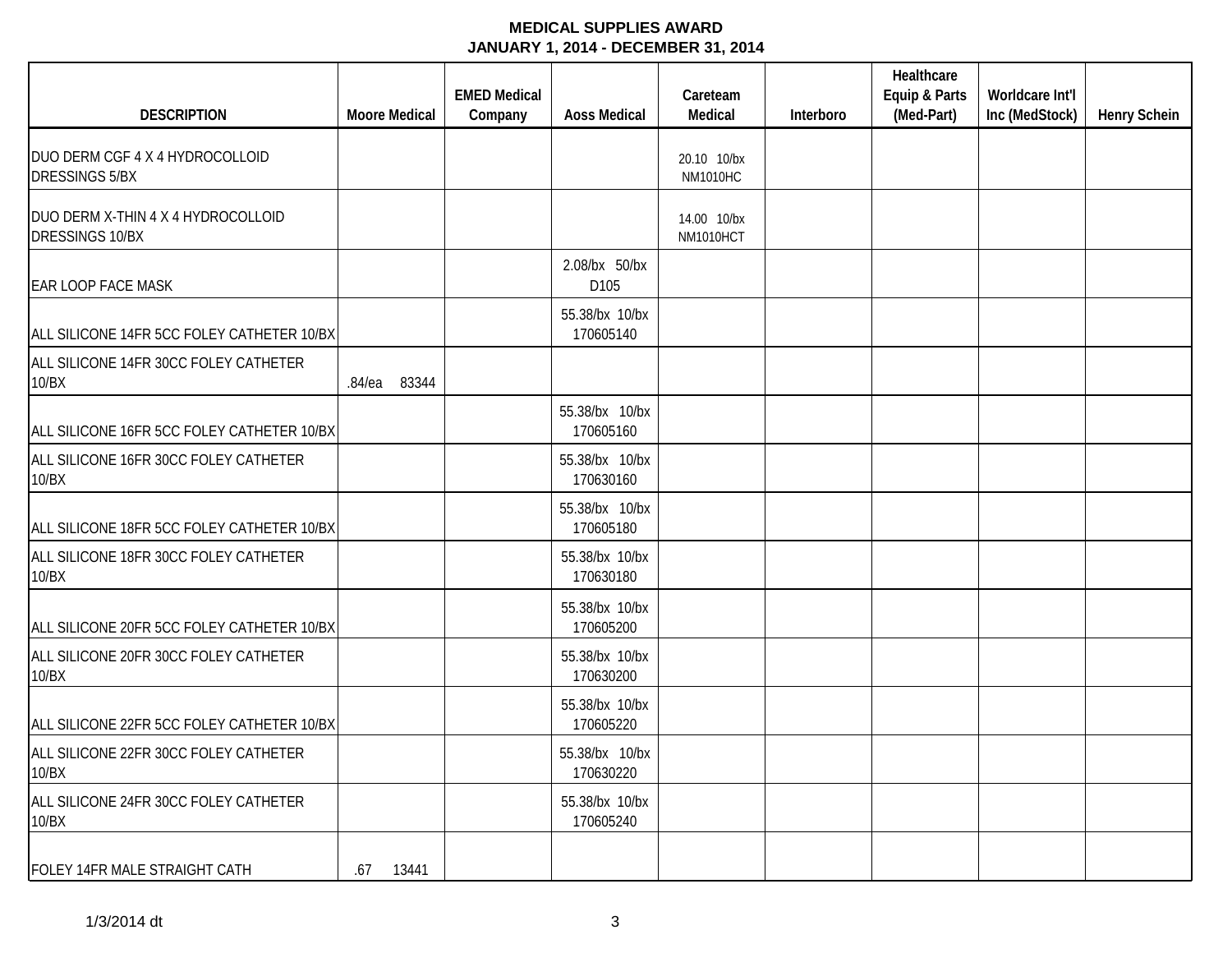|                                                       |                                                  | <b>EMED Medical</b> |                     | Careteam |           | Healthcare<br>Equip & Parts | Worldcare Int'l |                     |
|-------------------------------------------------------|--------------------------------------------------|---------------------|---------------------|----------|-----------|-----------------------------|-----------------|---------------------|
| <b>DESCRIPTION</b>                                    | <b>Moore Medical</b>                             | Company             | <b>Aoss Medical</b> | Medical  | Interboro | (Med-Part)                  | Inc (MedStock)  | <b>Henry Schein</b> |
|                                                       | 17.09 30/bx                                      |                     |                     |          |           |                             |                 |                     |
| FOLEY 14FR FEMALE STRAIGHT CATH                       | 13539                                            |                     |                     |          |           |                             |                 |                     |
| ALL SILICONE COUDE FOLEY CATHETER 16FR<br>5CC, 10/BX  | 143.29/bx 12/bx<br>12827 Hydrogel<br>Coded Latex |                     |                     |          |           |                             |                 |                     |
| ALL SILICONE COUDE FOLEY CATHETER 18FR<br>5CC, 10/BX  | 143.29/bx 12/bx<br>12828 Hydrogel<br>Coded Latex |                     |                     |          |           |                             |                 |                     |
| ALL SILICONE FOLEY 20FR 5CC COUDE                     | 143.29/bx 12/bx<br>12829 Hydrogel<br>Coded Latex |                     |                     |          |           |                             |                 |                     |
| FOLEY CATHETER TRAY 30CC 20/CS                        | 1.50/ea 83358                                    |                     |                     |          |           |                             |                 |                     |
| FOLEY INSERTION TRAY, 10CC W/O FOLEY -<br>20/CS       | 83357<br>$1.49$ /ea                              |                     |                     |          |           |                             |                 |                     |
| FOLEY HOLDER VELCRO - SAMPLE                          | $3.86$ /ea<br>78226                              |                     |                     |          |           |                             |                 |                     |
| FOLEY URINARY EXTEN/CONN TUBE                         |                                                  |                     |                     |          |           |                             |                 |                     |
| <b>FINGER TIP PULSE OXIMETER</b>                      |                                                  |                     |                     |          |           |                             | 44.00/ea 50020  |                     |
| HIBICLENS LIQUID 4 OZ                                 | 4.19 84282                                       |                     |                     |          |           |                             |                 |                     |
| HYPAFIX 2" X 10 YARDS RETENTION TAPE, 24/CS   4.45/ea | 67618                                            |                     |                     |          |           |                             |                 |                     |
| <b>ISOLATION GOWNS YELLOW 50/CS</b>                   | 2.72 10/bg<br>81014                              |                     |                     |          |           |                             |                 |                     |
| <b>ISOLATION GOWNS WHITE 50/CS</b>                    | .65/ea 92698                                     |                     |                     |          |           |                             |                 |                     |
| LEG BAG MEDIUM URINARY 600 ML                         | 83366<br>$.59$ /ea                               |                     |                     |          |           |                             |                 |                     |
| N/S 2 X 2, 8 PLY GAUZE SPONGES 200/BG                 |                                                  | .99 2208200         |                     |          |           |                             |                 |                     |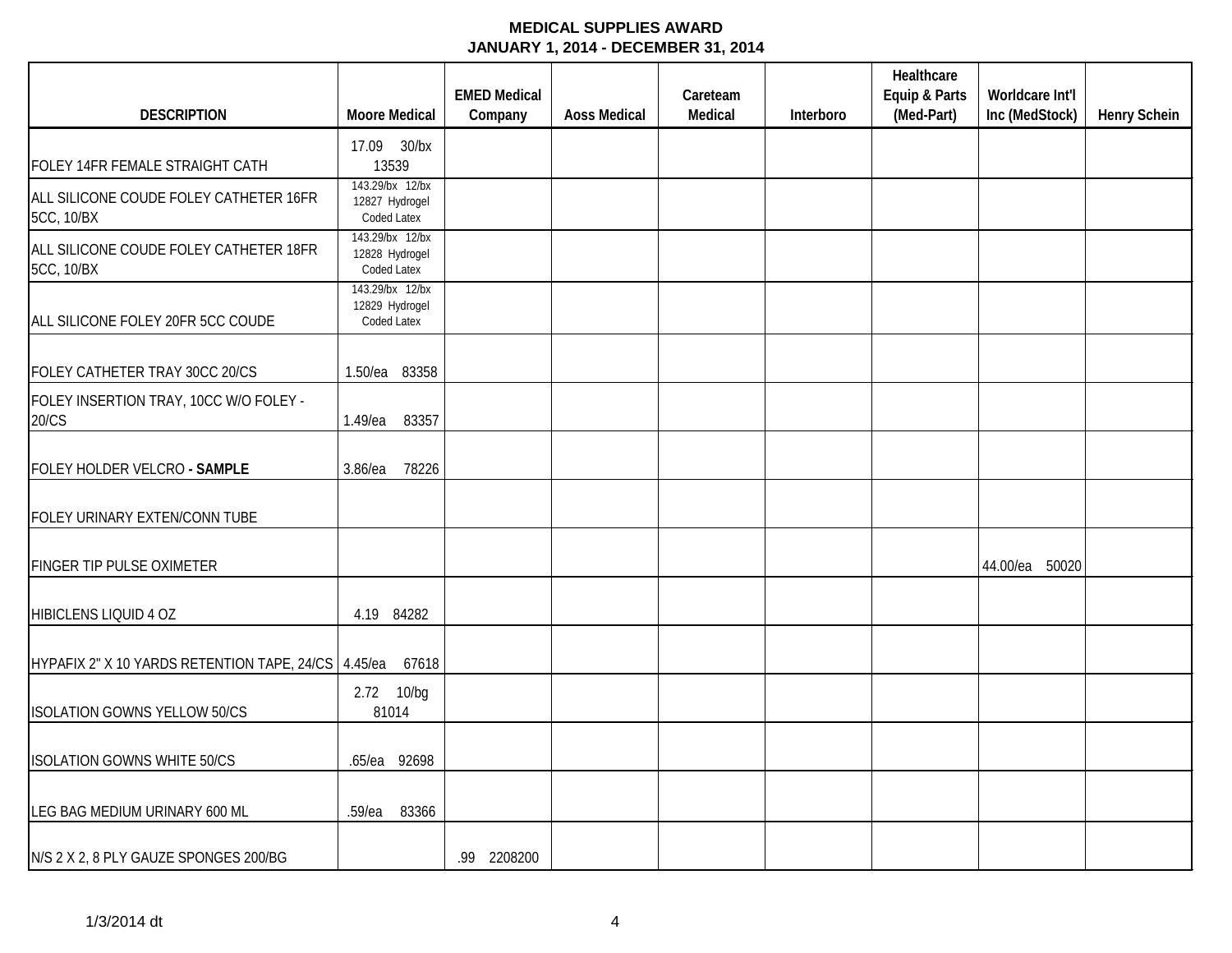| <b>DESCRIPTION</b>                                            | <b>Moore Medical</b>              | <b>EMED Medical</b><br>Company | <b>Aoss Medical</b>       | Careteam<br>Medical           | Interboro | Healthcare<br>Equip & Parts<br>(Med-Part) | Worldcare Int'l<br>Inc (MedStock) | <b>Henry Schein</b>       |
|---------------------------------------------------------------|-----------------------------------|--------------------------------|---------------------------|-------------------------------|-----------|-------------------------------------------|-----------------------------------|---------------------------|
|                                                               | 1.17/bg 12/bg /                   |                                |                           |                               |           |                                           |                                   |                           |
| 2" STERILE KLING                                              | 8/bgs/cs 80876                    |                                |                           |                               |           |                                           |                                   |                           |
| <b>3" STERILE KLING</b>                                       | 1.32/bg 12/bg /<br>8/bgs/cs 80877 |                                |                           |                               |           |                                           |                                   |                           |
| <b>4" STERILE KLING</b>                                       | 1.90/bg 12/bg /<br>8/bgs/cs 80878 |                                |                           |                               |           |                                           |                                   |                           |
| STERILE 4" KERLEX KLING - COVIDEN # 6715 or<br>equal - SAMPLE | .73/ea 52459                      |                                |                           |                               |           |                                           |                                   |                           |
| 3"X3" STERILE NONADH ADAPT                                    |                                   |                                |                           | 5.50 50/bx<br><b>NM5050WD</b> |           |                                           |                                   |                           |
| 3"X8" STERILE NONADH ADAPT                                    | 19.01/bx 50/bx<br>89899           |                                |                           |                               |           |                                           |                                   |                           |
| LATEX FREE TOURNQUET - SAMPLE                                 | .25/ea 90037                      |                                |                           |                               |           |                                           |                                   |                           |
| <b>STERILE SURGICAL LUBRICANT</b>                             | 4.94/bx 144/bx<br>15125           |                                |                           |                               |           |                                           |                                   |                           |
| MEDIHONEY WOUND & BURN DRESSING #31045<br>or equal            | 512.08 50/cs<br>12062             |                                |                           |                               |           |                                           |                                   |                           |
| MEDIHONEY GEL # 31805 or equal                                |                                   |                                |                           |                               |           |                                           |                                   | 224.13 40/cs<br>251-0030  |
| MEPILEX BORDER SACRUM 7.2x7.2 # 282000 or<br>equal            |                                   |                                | 430.09/cs 40/cs<br>282000 |                               |           |                                           |                                   |                           |
| MEPILEX BORDER SACRUM 9x9 # 282400 or<br>equal                | 382.39 25/cs<br>16270             |                                |                           |                               |           |                                           |                                   |                           |
| 5X8 MEPILEX HEEL FOAM DRESSING # 288100 or<br>equal           |                                   |                                |                           |                               |           |                                           |                                   | 328.95 5x5/cs<br>110-9703 |
| 2" MEFIX SELF-ADHESIVE FABRIC TAPE # 310599<br>or equal       |                                   |                                |                           |                               |           |                                           |                                   | $5.21$ /ea<br>555-0094    |
| 4" MEFIX SELF-ADHESIVE FABRIC TAPE # 311099<br>or equal       |                                   |                                |                           | 193.25/cs<br>311099           |           |                                           |                                   | 9.66/ea<br>555-0092       |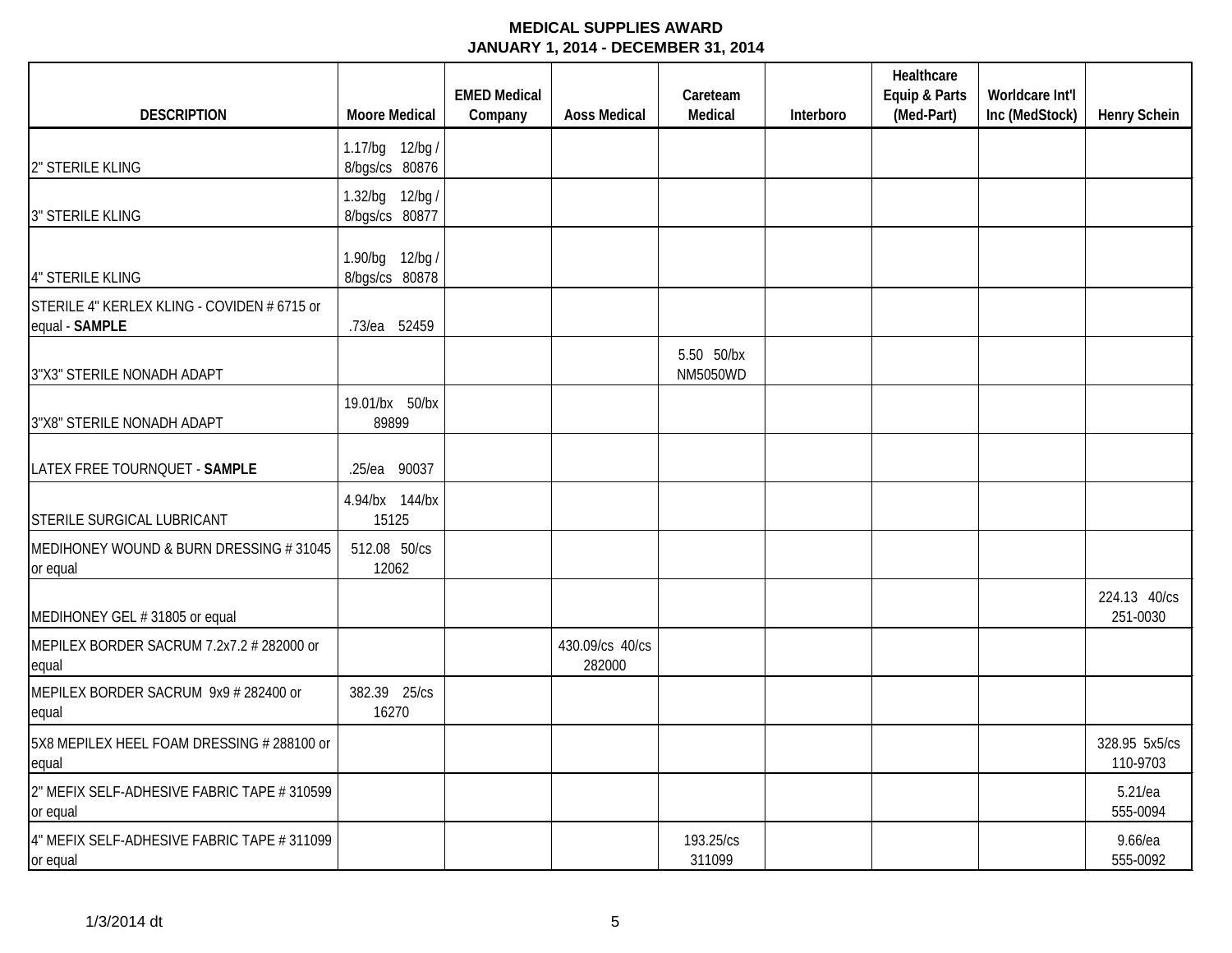|                                                                                                     |                          | <b>EMED Medical</b>      |                           | Careteam                 |           | Healthcare<br>Equip & Parts | Worldcare Int'l |                          |
|-----------------------------------------------------------------------------------------------------|--------------------------|--------------------------|---------------------------|--------------------------|-----------|-----------------------------|-----------------|--------------------------|
| <b>DESCRIPTION</b>                                                                                  | <b>Moore Medical</b>     | Company                  | <b>Aoss Medical</b>       | Medical                  | Interboro | (Med-Part)                  | Inc (MedStock)  | <b>Henry Schein</b>      |
| 4"X4" MEPILEX FOAM DRESSING # 294199 or<br>equal                                                    |                          |                          | 377.27/cs 50/cs<br>294199 |                          |           |                             |                 |                          |
| 6"X6" MEPILEX BORDER FOAM DRESSING #<br>295400 or equal                                             |                          |                          |                           |                          |           |                             |                 | 41.88 5/bx<br>555-7059   |
| 4"X4" MEPILEX BORDER FOAM DRESSING #<br>295300 or equal                                             | 22.44 5/bx<br>17338      |                          |                           |                          |           |                             |                 |                          |
| 3"X3" MEPILEX BORDER FOAM DRESSING #<br>295200 or equal                                             | 70/cs<br>230.68<br>12356 |                          |                           |                          |           |                             |                 |                          |
| 4X4 MELISORB AG # 255100 or equal                                                                   |                          | 89.99 10/bx<br>255100    |                           |                          |           |                             |                 |                          |
| $4X4$ MELISORB # 251100 or equal                                                                    |                          |                          |                           | 22.00 10/bx<br>NM1010CAD |           |                             |                 |                          |
| 4X4 MEPILEX BORDER AG ABORBENT<br>ANTIMICROBIAL BORDER FOAM DRESSING #<br>395390 or equal           |                          |                          | 800.00/cs 50/cs<br>395390 |                          |           |                             |                 |                          |
| 6X6 MEPILEX BORDER AG ABORBENT<br>ANTIMICROBIAL BORDER FOAM DRESSING #<br>395490 or equal           |                          | 165.44<br>5/bx<br>395490 |                           |                          |           |                             |                 |                          |
| 7.2X7.2 MEPILEX BORDER SACRUM AG<br>ABORBENT ANTIMICROBIAL BORDER FOAM<br>DRESSING #382090 or equal |                          | 1700.00 35/cs<br>38240   |                           |                          |           |                             |                 |                          |
| 9.2X9.2 MEPILEX BORDER SACRUM AG<br>ABORBENT ANTIMICROBIAL BORDER FOAM<br>DRESSING #382490 or equal |                          | 1601.000<br>382490       |                           |                          |           |                             |                 |                          |
| MEPITAC TAPE 3/4" - # 298300 or eual                                                                |                          |                          | 15.48/bx<br>298300        |                          |           |                             |                 |                          |
| MEPITAC TAPE 1.5" - # 298400 or eual                                                                |                          |                          | 12.88/bx<br>298400        |                          |           |                             |                 |                          |
| MEPITEL ONE WOUND CONTACT SHEET 4 X 7 #<br>289500 or equal                                          |                          |                          |                           |                          |           |                             |                 | 139.39 10/bx<br>555-0096 |
| MEPITEL ONE WOUND SHEET 6.8 x 10 # 289700 or<br>equal                                               |                          | 159.99 5/bx<br>289700    |                           |                          |           |                             |                 |                          |
| NEPHROSTOMY DRAIN BAG, 600 ML                                                                       |                          | 29.99 NDB600             |                           |                          |           |                             |                 |                          |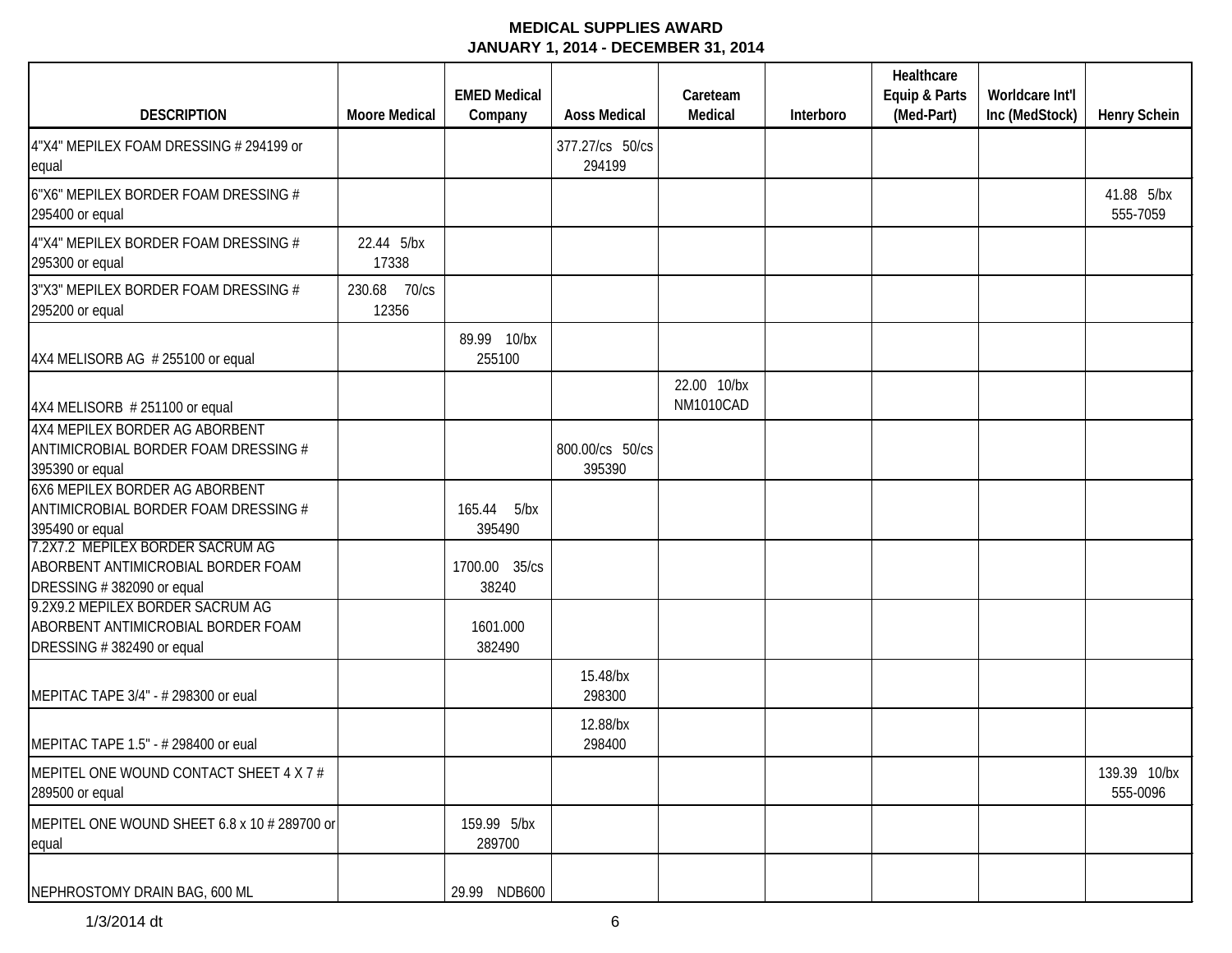| <b>DESCRIPTION</b>                                    | <b>Moore Medical</b>    | <b>EMED Medical</b><br>Company | <b>Aoss Medical</b> | Careteam<br>Medical | Interboro                        | Healthcare<br>Equip & Parts<br>(Med-Part) | Worldcare Int'l<br>Inc (MedStock) | <b>Henry Schein</b>        |
|-------------------------------------------------------|-------------------------|--------------------------------|---------------------|---------------------|----------------------------------|-------------------------------------------|-----------------------------------|----------------------------|
|                                                       |                         | 39.99 144/bx                   |                     |                     |                                  |                                           |                                   |                            |
| NORMAL SALINE .9% 15 ML                               |                         | R0159                          |                     |                     |                                  |                                           |                                   |                            |
| NORMAL 0.9% SALINE 100ML 48/CS                        |                         |                                |                     |                     |                                  |                                           |                                   | 29.09 48/cs<br>393-2662    |
| NORMAL 0.9% SALINE 500ML 16/CS                        |                         |                                |                     |                     |                                  |                                           |                                   | 27.68/cs 16/cs<br>507-5201 |
| NUGAUZE PLAIN .25 X 5 YDS STERILE                     | 75152<br>$2.04$ /ea     |                                |                     |                     |                                  |                                           |                                   |                            |
| NUGAUZE PLAIN .50 X 5 YDS STERILE                     | 2.08/ea<br>75150        |                                |                     |                     |                                  |                                           |                                   |                            |
| NUGUAZE IODOFORM 5% .25 X 5 YDS                       | 75151<br>2.28/ea        |                                |                     |                     |                                  |                                           |                                   |                            |
| NUGUAZE IODOFORM 5% .50 X 5 YDS                       | 2.37/ea 75153           |                                |                     |                     |                                  |                                           |                                   |                            |
| ONE PIECE OSTOMY TRANSPARENT CUT TO FIT<br>3/8" to 3" |                         |                                |                     |                     |                                  |                                           |                                   |                            |
| <b>OSTOMY POUCH CLIPS</b>                             |                         |                                |                     |                     |                                  |                                           |                                   |                            |
| P/F LARGE VINYL GLOVES - 100/BX 10 BX/CS              |                         |                                |                     |                     | 22.00 1000 Med<br>Pride-Lrg-VPFG |                                           |                                   |                            |
| P/F MEDIUM VINYL GLOVES - 100/BX 10 BX/CS             |                         |                                |                     |                     | 22.00 1000 Med<br>Pride-Med-VPFG |                                           |                                   |                            |
| P/F SMALL VINYL GLOVES - 100/BX 10 BX/CS              |                         |                                |                     |                     | 22.00 1000 Med<br>Pride-Med-VPFG |                                           |                                   |                            |
| PEROXIDE 4 OZ                                         | .52 8oz 90153           |                                |                     |                     |                                  |                                           |                                   |                            |
| PICC LINE DRESSING CHANGE TRAY                        | 4.41/ea 72063           |                                |                     |                     |                                  |                                           |                                   |                            |
| PISTON IRRIGATION TRAYS 20/CS                         | .92/ea<br>83360         |                                |                     |                     |                                  |                                           |                                   |                            |
| PREP PADS POVIDINE IODINE PADS                        | 3.23/bx 100/bx<br>96650 |                                |                     |                     |                                  |                                           |                                   |                            |
| 1/3/2014 dt                                           |                         |                                | $\overline{7}$      |                     |                                  |                                           |                                   |                            |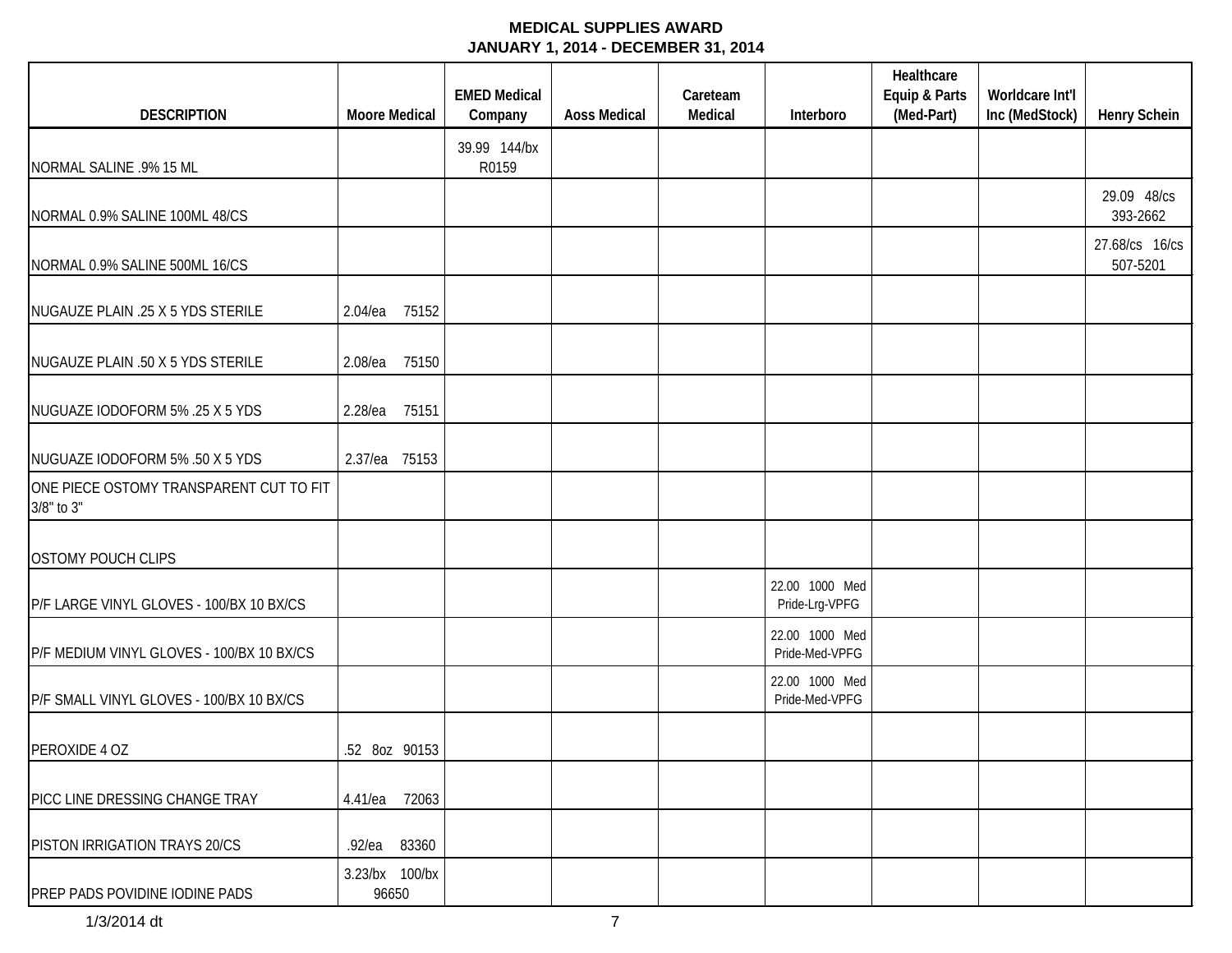|                                                                            |                       | <b>EMED Medical</b> |                       | Careteam |           | Healthcare<br>Equip & Parts                    | Worldcare Int'l       |                         |
|----------------------------------------------------------------------------|-----------------------|---------------------|-----------------------|----------|-----------|------------------------------------------------|-----------------------|-------------------------|
| <b>DESCRIPTION</b>                                                         | <b>Moore Medical</b>  | Company             | <b>Aoss Medical</b>   | Medical  | Interboro | (Med-Part)                                     | Inc (MedStock)        | <b>Henry Schein</b>     |
| PROFESSIONAL TOWEL, 2 PLY TISSUE/POLY, 13"<br>X 18", WHITE, 500/CS         |                       |                     | 18.06/cs<br>P752023   |          |           |                                                |                       |                         |
| PURACOL PLUS MICROSCAFFOLD COLLAGEN<br>WOUND DRESSING - 4.2" x 4.5"        | 290.98 10/bx<br>16201 |                     |                       |          |           |                                                |                       |                         |
| PURACOL PLUS AG MICROSCAFFOLD<br>COLLAGEN WOUND DRESSING - 4.2" x 4.5"     | 403.28 10/bx<br>16203 |                     |                       |          |           |                                                |                       |                         |
| REP BANDS - 50 YDS - LEVEL 1 (PEACH)                                       |                       |                     |                       |          |           |                                                |                       |                         |
| REP BANDS - 50 YDS - LEVEL 3 (GREEN)                                       |                       |                     |                       |          |           |                                                |                       |                         |
| REP BANDS - 50 YDS - LEVEL 5 (PLUM)                                        |                       |                     |                       |          |           |                                                |                       |                         |
| SAFETY LOK 10 ML 21G 1 1/2                                                 |                       |                     | 177.92/cs<br>BD305564 |          |           |                                                |                       |                         |
| SANI-CLOTH PLUS WIPES, LARGE, 6" X 6 3/4",<br>160/CAN, 12 CANS/CS          |                       |                     |                       |          |           |                                                |                       | 4.79 160/pk<br>267-0721 |
| SANI-HANDS ALC HAND WIPES                                                  | 4.66/can 75248        |                     |                       |          |           |                                                |                       |                         |
| SHARPS CONTAINER 2.2 QUART                                                 | 2.27/ea 2qt<br>53650  |                     |                       |          |           |                                                |                       |                         |
| NO STING SKIN PREP BARRIER WIPES 50/BX - 20<br><b>BX/CS</b>                |                       |                     |                       |          |           | 109.00/cs 50/bx<br>20/bx/cs DermaRite<br>00237 |                       |                         |
| SPECIMEN CONTAINER 4 OZ W/SCREW ON LID,<br>STERILE 100/CS                  |                       |                     |                       |          |           |                                                |                       | 8.87 100/cs<br>900-7431 |
| <b>SKIN STAPLE REMOVER</b>                                                 |                       |                     | 83.18/cs 772          |          |           |                                                |                       |                         |
| STERI STRIP 1/4" X 3" SKIN CLOSURES, 50-<br>3'S/BX, 4 BX/CS                |                       |                     |                       |          |           |                                                | 30.75 200/cs<br>20932 |                         |
| STERILE COTTON TIPPED APPLICATOR 6" X 1/12"<br>- 1/PK, 100 PP/BX, 10 BX/CS | 2.32/bx 69622         |                     |                       |          |           |                                                |                       |                         |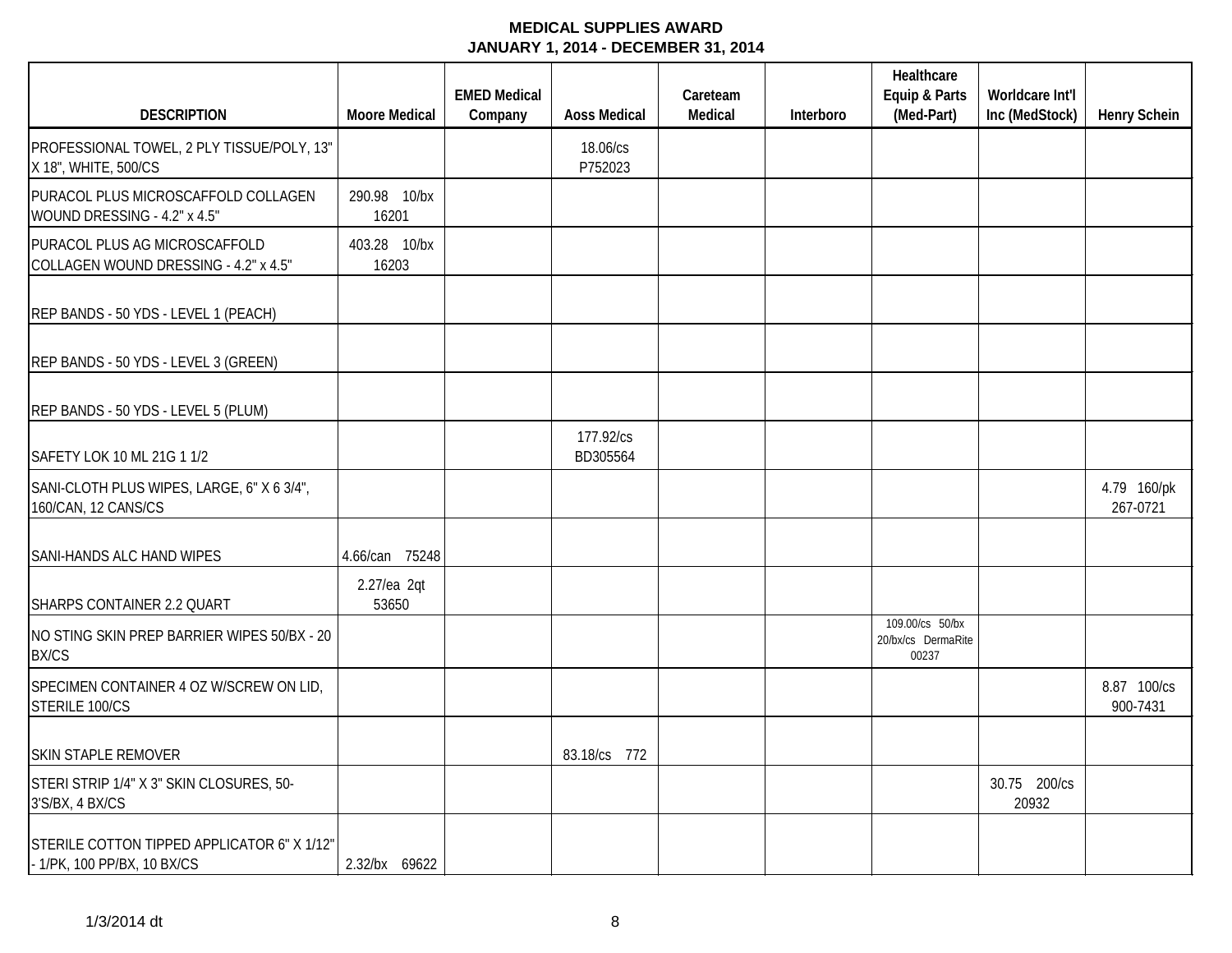|                                                                                             |                         | <b>EMED Medical</b> |                             | Careteam |           | Healthcare<br>Equip & Parts | Worldcare Int'l |                         |
|---------------------------------------------------------------------------------------------|-------------------------|---------------------|-----------------------------|----------|-----------|-----------------------------|-----------------|-------------------------|
| <b>DESCRIPTION</b>                                                                          | <b>Moore Medical</b>    | Company             | <b>Aoss Medical</b>         | Medical  | Interboro | (Med-Part)                  | Inc (MedStock)  | <b>Henry Schein</b>     |
| STERILE GAUZE SPONGES 4 X 4 8 PLY 25/BX, 24<br><b>BX/CS</b>                                 |                         |                     | 30.89/cs<br>448STRAY        |          |           |                             |                 |                         |
| <b>STERILE GLOVES LARGE</b>                                                                 | 19.10 100/bx<br>77907   |                     |                             |          |           |                             |                 |                         |
| STERILE GLOVES MEDIUM                                                                       | 19.10 100/bx<br>77906   |                     |                             |          |           |                             |                 |                         |
| <b>STERILE GLOVES SMALL</b>                                                                 | 19.10 100/bx<br>77905   |                     |                             |          |           |                             |                 |                         |
| STERILE SPONGES 2 X 2, 8 PLY, 50-2'S/TRAY, 30<br><b>TRAYS/CS</b>                            |                         |                     |                             |          |           |                             |                 | 1.57 100/bx<br>101-4947 |
| STERILE WATER 100ml                                                                         | 23.84/cs 48/cs<br>13423 |                     |                             |          |           |                             |                 |                         |
| STOMAHESIVE PASTE 2 OZ                                                                      | 74157<br>8.09           |                     |                             |          |           |                             |                 |                         |
| <b>STOMAHESIVE POWDER</b>                                                                   |                         |                     | 6.39/ea<br><b>MDCPOWDER</b> |          |           |                             |                 |                         |
| SUPER FLUFF 6 X 6.75 STERILE                                                                |                         |                     | 91.16/cs 48/cs<br>A66750    |          |           |                             |                 |                         |
| ONE PIECE OSTOMY TRANSPARENT CUT TO FIT<br>3/8" TO 3"                                       |                         |                     |                             |          |           |                             |                 |                         |
| SUR FIT NATURA CONVEX INSERTS 1-1/4", 5/BX                                                  |                         |                     | 11.00/bx<br>404010          |          |           |                             |                 |                         |
| SUR FIT NATURA STOMAHESIVE FLEXIBLE CUT<br>TO FIT SKIN BARRIER 1.75" WAFER - WHITE<br>10/BX |                         |                     | 42.66/bx<br>125259          |          |           |                             |                 |                         |
| SUR-FIT 1.75" DRAINABLE POUCH 12" OPAQUE,<br>10/BX                                          | 23.41/bx 62815          |                     |                             |          |           |                             |                 |                         |
| SUR FIT NATURA UROSTOMY POUCH W/1.75"<br>FLANGE, 10/BX                                      | 33.98/bx 13585          |                     |                             |          |           |                             |                 |                         |
| SUR FIT NATURA STOMAHESIVE FLEXIBLE CUT<br>TO FIT SKIN BARRIER 2.25" WAFER - TAN 10/BX      |                         |                     | 42.66/bx<br>125262          |          |           |                             |                 |                         |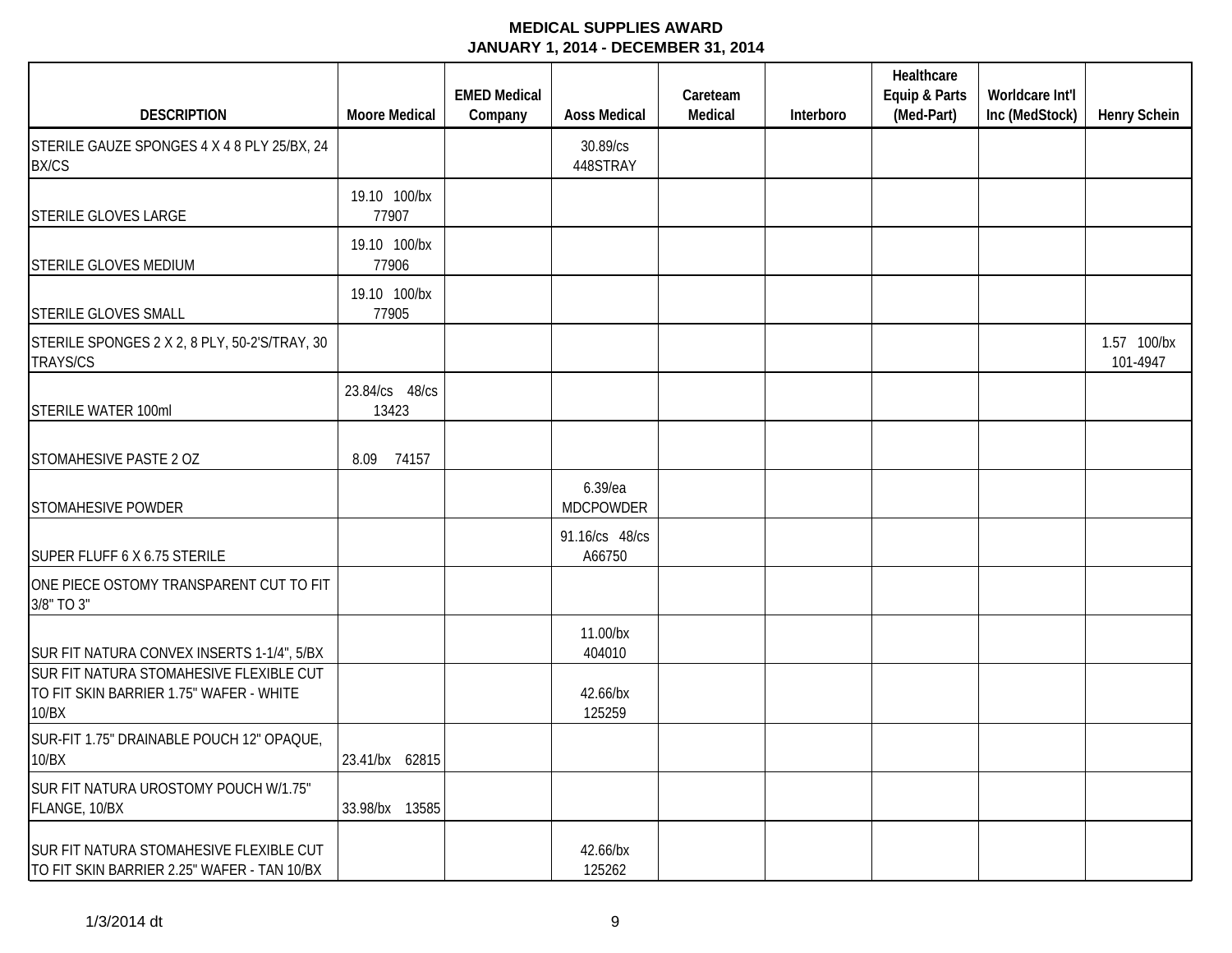|                                                                            |                         | <b>EMED Medical</b> |                       | Careteam |           | Healthcare<br>Equip & Parts      | Worldcare Int'l |                          |
|----------------------------------------------------------------------------|-------------------------|---------------------|-----------------------|----------|-----------|----------------------------------|-----------------|--------------------------|
| <b>DESCRIPTION</b>                                                         | <b>Moore Medical</b>    | Company             | <b>Aoss Medical</b>   | Medical  | Interboro | (Med-Part)                       | Inc (MedStock)  | <b>Henry Schein</b>      |
|                                                                            |                         |                     |                       |          |           |                                  |                 |                          |
| NATURA 2.25" - 10" OPAQUE POUCH                                            |                         |                     | 401545<br>33.33       |          |           |                                  |                 |                          |
| UROSTOMY 2.25 POUCH                                                        | 33.98/bx 10/bx<br>13586 |                     |                       |          |           |                                  |                 |                          |
| SUR FIT NATURA STOMAHESIVE FLEXIBLE CUT<br>TO FIT SKIN BARRIER 2.75" WAFER |                         |                     | 42.66/bx<br>125266    |          |           |                                  |                 |                          |
| 12" SUR FIT STANDARD POUCH 2.75" FLANGE,<br>10/BX                          |                         |                     |                       |          |           |                                  |                 |                          |
| <b>SUTURE REMOVER KIT</b>                                                  | 82761<br>$.52$ /ea      |                     |                       |          |           |                                  |                 |                          |
| SYRINGE 2 OZ CATHETER TIP                                                  | 15.91/bx 20/bx<br>65821 |                     |                       |          |           |                                  |                 |                          |
| SYRINGE LUER LOCK 10 ML                                                    |                         |                     |                       |          |           |                                  |                 | 10.43 100/bx<br>100-6667 |
| SYRINGE LUER LOCK 20 ML                                                    | 12.13/bx 50/bx<br>79568 |                     |                       |          |           |                                  |                 |                          |
| SYRINGE LUER LOCK 30 ML                                                    |                         |                     |                       |          |           |                                  |                 | 8.92 25/bx<br>100-8334   |
| SYRINGE SAFETY LOK 3 ML 25G 5/8                                            |                         |                     |                       |          |           |                                  |                 | 21.25 100/bx<br>315-5940 |
| TAPE TRANSPORE 1"                                                          | 13.98/bx 12/bx<br>08641 |                     |                       |          |           |                                  |                 |                          |
| TAPE TRANSPORE 2"                                                          | 13.86/bx 6/bx<br>25893  |                     |                       |          |           |                                  |                 |                          |
| TAPE MICROPORE PAPER 1"                                                    | 7.33/bx 12/bx<br>25875  |                     |                       |          |           |                                  |                 |                          |
| TAPE, MICROPORE 2" X 10 YD PAPER, 6/BX, 10<br><b>BX/CS</b>                 | 7.33/bx<br>25876        |                     |                       |          |           |                                  |                 |                          |
| TB SYRINGE 1ML 27 G X 1/2                                                  |                         |                     | 83.12/cs<br>JD01T2713 |          |           |                                  |                 |                          |
| TEGADERM 2 3/8 X 2 3/4                                                     |                         |                     |                       |          |           | 22.50 100/bx<br>DermaRite 00252E |                 |                          |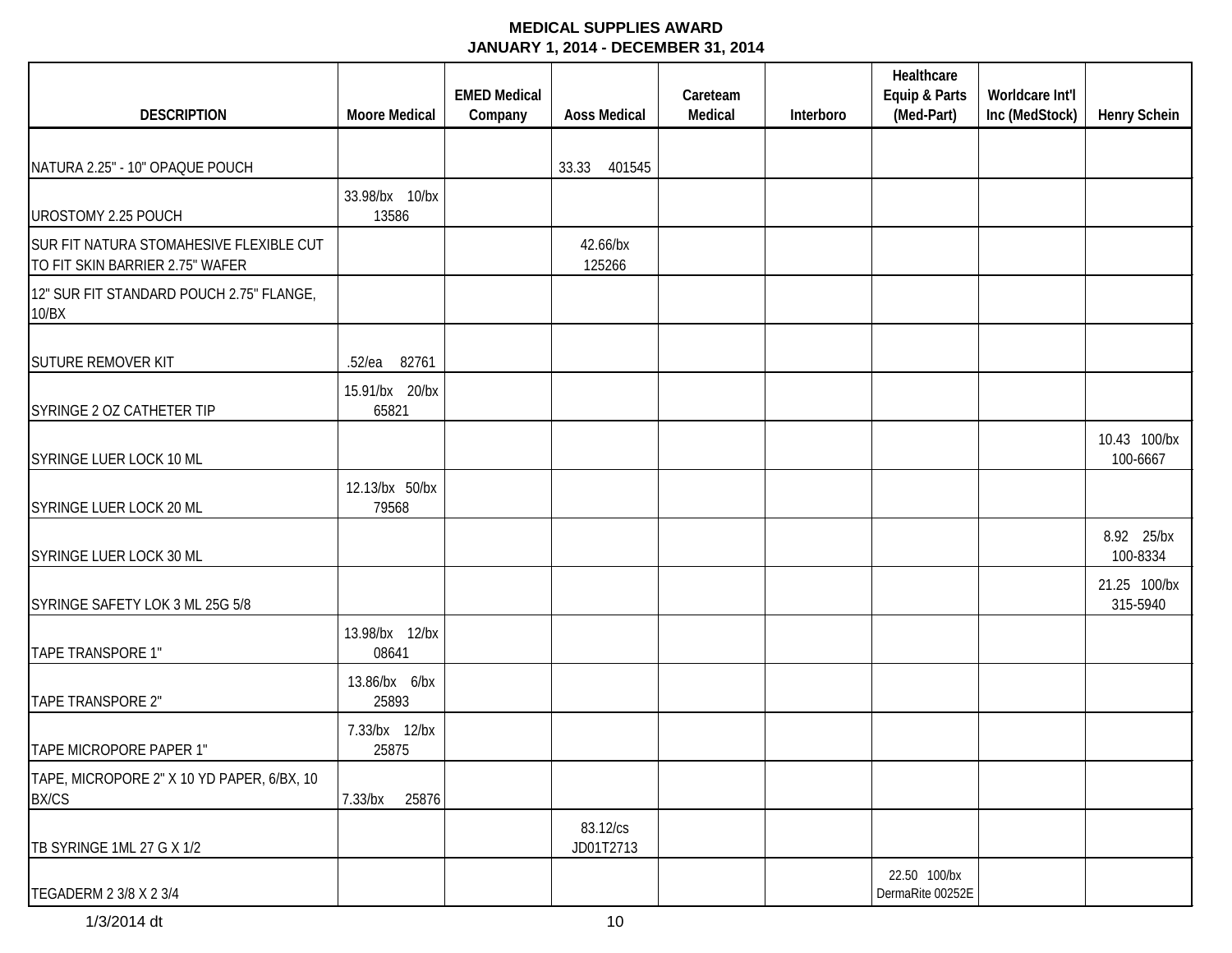|                                                                                                          |                      | <b>EMED Medical</b> |                     | Careteam |           | Healthcare<br>Equip & Parts     | Worldcare Int'l |                         |
|----------------------------------------------------------------------------------------------------------|----------------------|---------------------|---------------------|----------|-----------|---------------------------------|-----------------|-------------------------|
| <b>DESCRIPTION</b>                                                                                       | <b>Moore Medical</b> | Company             | <b>Aoss Medical</b> | Medical  | Interboro | (Med-Part)                      | Inc (MedStock)  | <b>Henry Schein</b>     |
| TEGADERM 4X4 3/4" TRANSPARENT DRESSING<br>50/BX, 4 BX/CS                                                 |                      |                     |                     |          |           | 29.00 50/bx<br>DermaRite 00253E |                 |                         |
| TELFA 2" x 3" PADS 100/BX 12 BX/CS                                                                       | 3.58/bx 10775        |                     |                     |          |           |                                 |                 |                         |
| TELFA 3" X 4" PADS, 100/BX, 24 BX/CS                                                                     | 5.68/bx 10776        |                     |                     |          |           |                                 |                 |                         |
| <b>TONGUE DEPRESSORS</b>                                                                                 |                      |                     | 3.75/bx M690        |          |           |                                 |                 |                         |
| <b>TUBE/CATHETER CLAMP</b>                                                                               |                      |                     | 35.06/bx<br>3913-2  |          |           |                                 |                 |                         |
| TUBIFAST SMALL LIMB - # 2434 or equal                                                                    |                      |                     | 10.94/ea<br>2434    |          |           |                                 |                 |                         |
| TUBIFAST SMALL - MEDIUM LIMB - # 2436 or equal                                                           |                      |                     | 11.84/ea 2436       |          |           |                                 |                 |                         |
| TUBIFAST LARGE LIMB - # 2438 or equal                                                                    |                      | 14.99 2438          |                     |          |           |                                 |                 |                         |
| TUBIFAST X-LARGE LIMBS, HEADS, CHILDRENS<br>TRUNK - #2440 or equal                                       |                      | 19.99 2440          |                     |          |           |                                 |                 |                         |
| TUBIFAST LARGE ADULT TRUNKS - # 2444 or<br>equal                                                         |                      | 41.99 2444          |                     |          |           |                                 |                 |                         |
| URETHRAL CATH TRAY W/14FR                                                                                | 83365<br>$1.64$ /ea  |                     |                     |          |           |                                 |                 |                         |
| URINARY DRAIN BAG, 2000ML, 20/CS                                                                         | 83368<br>1.14/ea     |                     |                     |          |           |                                 |                 |                         |
| VACUTAINER BLOOD COLLECTION SET SAFETY-<br>LOK WINGED W/LUERS 21 GA X 3/4", 12" 50/BX, 4<br><b>BX/CS</b> |                      |                     |                     |          |           |                                 |                 | 58.93 50/bx<br>987-8393 |
| VACUTAINER BLOOD COLLECTION SET SAFETY-<br>LOK WINGED W/LUERS 23 GA X 3/4", 12" 50/BX, 4<br><b>BX/CS</b> |                      |                     |                     |          |           |                                 |                 | 58.93 50/bx<br>987-1301 |
| VACUTAINER FEMALE LUER ADAPTER                                                                           |                      |                     | 159.46<br>BD364880  |          |           |                                 |                 |                         |